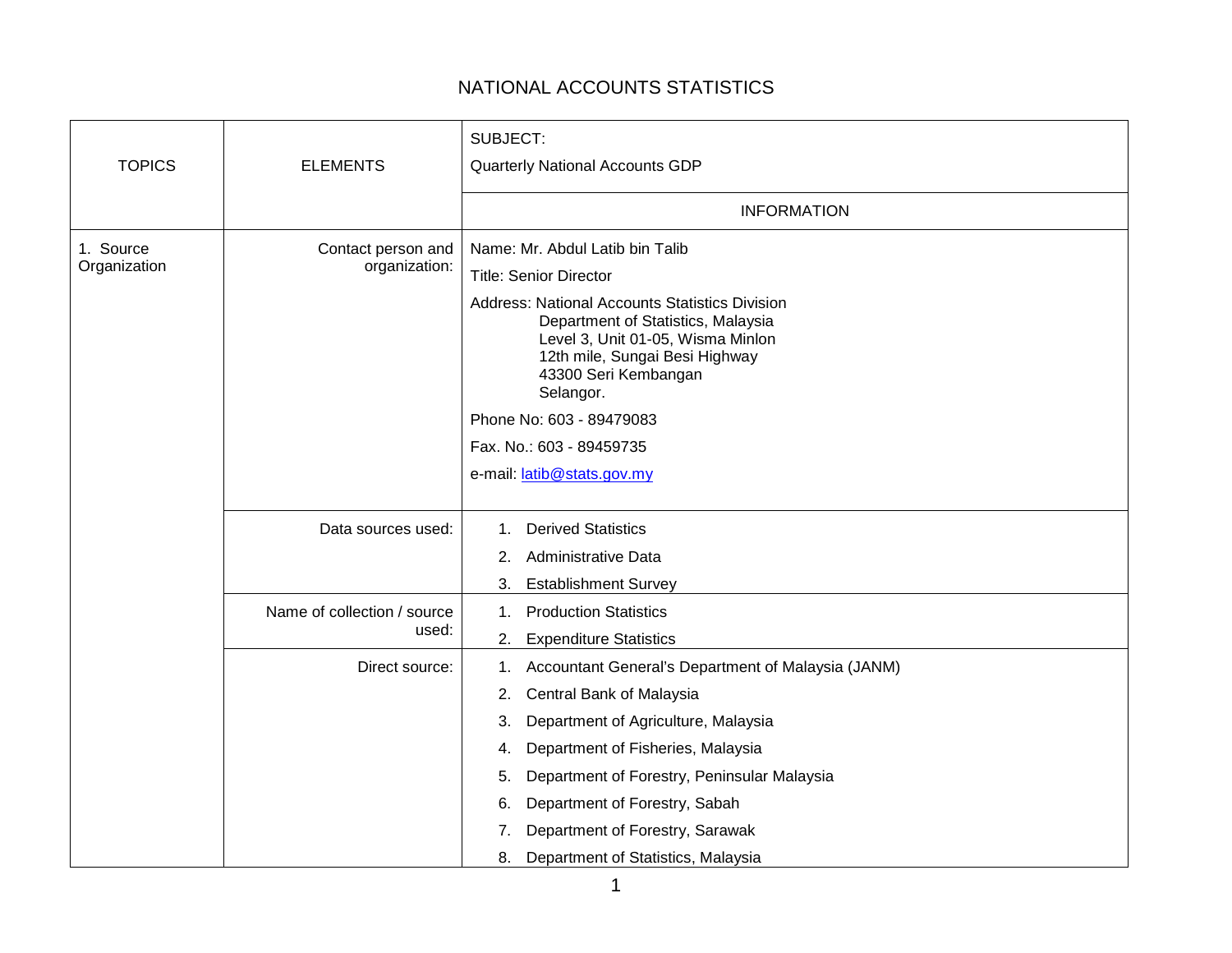| <b>TOPICS</b> | <b>ELEMENTS</b>                          | SUBJECT:<br>Quarterly National Accounts GDP                                                                       |
|---------------|------------------------------------------|-------------------------------------------------------------------------------------------------------------------|
|               |                                          | <b>INFORMATION</b>                                                                                                |
|               |                                          | Department of Veterinary Services, Peninsular Malaysia<br>9.                                                      |
|               |                                          | 10. Department of Veterinary Services, Sabah                                                                      |
|               |                                          | 11. Department of Veterinary Services, Sarawak                                                                    |
|               |                                          | 12. Federal Agriculture Marketing Authority                                                                       |
|               |                                          | 13. Federal Government Accounts                                                                                   |
|               |                                          | 14. Financial Statement of Federal Government, State Government, Local Authorities and<br><b>Statutory Bodies</b> |
|               |                                          | 15. Financial Statements from Companies                                                                           |
|               |                                          | 16. Malaysia Pepper Board                                                                                         |
|               |                                          | 17. Malaysian Cocoa Board                                                                                         |
|               |                                          | 18. Malaysian Palm Oil Board                                                                                      |
|               |                                          | 19. Malaysian Pineapple Industry Board                                                                            |
|               |                                          | 20. Malaysian Rubber Board                                                                                        |
|               |                                          | 21. Minerals and Geoscience Department                                                                            |
|               |                                          | 22. National Kenaf and Tobacco Board, Malaysia                                                                    |
|               |                                          | 23. National Property Information Centre (NAPIC)                                                                  |
|               |                                          | 24. National Timber Industry Policy (NATIP)                                                                       |
|               |                                          | 25. Petroliam Nasional Berhad (PETRONAS)                                                                          |
|               |                                          | 26. Royal Malaysian Customs Department                                                                            |
|               |                                          |                                                                                                                   |
|               | Source periodicity:                      | Quarterly/ monthly                                                                                                |
|               | Source metadata:                         | Under development                                                                                                 |
|               | Date last input received from<br>source: | 4 weeks after the reference quarter                                                                               |
| 2. Data       | Variables collected:                     | 1. Revenue                                                                                                        |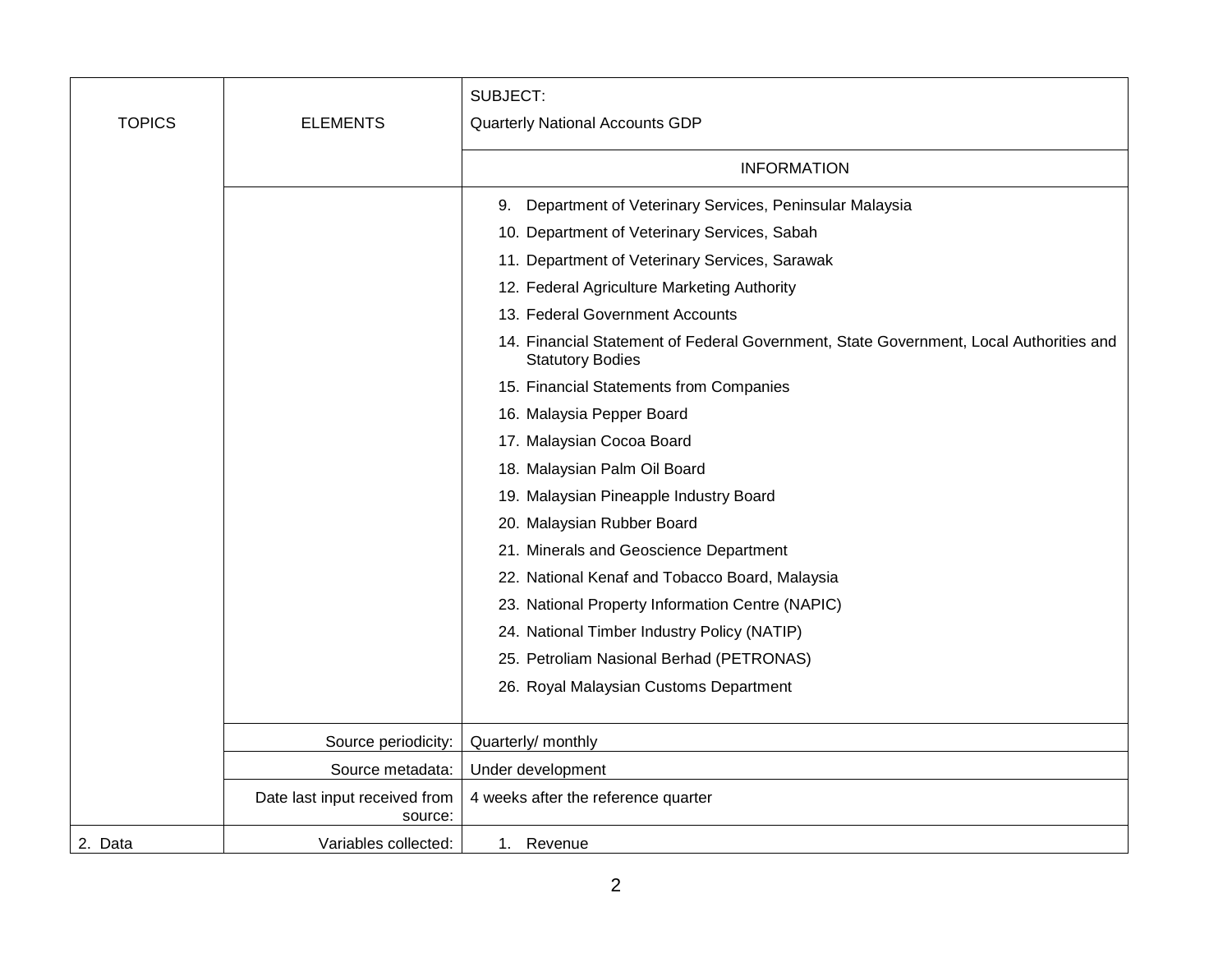|                                     |                                               | SUBJECT:                                                         |
|-------------------------------------|-----------------------------------------------|------------------------------------------------------------------|
| <b>TOPICS</b>                       | <b>ELEMENTS</b>                               | Quarterly National Accounts GDP                                  |
|                                     |                                               | <b>INFORMATION</b>                                               |
| Characteristic and<br>Collection    |                                               | Sales<br>2.                                                      |
|                                     |                                               | Production<br>3.                                                 |
|                                     |                                               | Prices<br>4.                                                     |
|                                     |                                               | Expenditure<br>5.                                                |
|                                     |                                               | 6. Assets                                                        |
|                                     | Sampling:                                     | n.a                                                              |
|                                     | Periodicity:                                  | Quarterly                                                        |
|                                     | Reference period:                             | Calendar year                                                    |
|                                     | Base period:                                  | $2010=100$                                                       |
|                                     | Date last updated:                            | Quarterly                                                        |
|                                     | Link to release calendar:                     | Advanced release calendar                                        |
|                                     | Other data characteristics and<br>collection: | n.a                                                              |
| 3. Statistical                      | Statistical population:                       | All economic activities within the 2008 SNA production boundary. |
| Population and<br>Scope of the Data | Geographical coverage:                        | Malaysia                                                         |
|                                     | Sector coverage:                              | All economic sectors                                             |
|                                     | Institutional coverage:                       | 1. Non-Financial Corporation                                     |
|                                     |                                               | <b>Financial Corporation</b><br>2.                               |
|                                     |                                               | <b>General Government</b><br>3.                                  |
|                                     |                                               | Producers of private non-profit services to households<br>4.     |
|                                     |                                               | Households<br>5.                                                 |
|                                     | Item coverage                                 | n.a                                                              |
|                                     | Population coverage:                          | 1174 industry (by 5 digit MSIC 2008)                             |
|                                     | Product coverage:                             | n.a                                                              |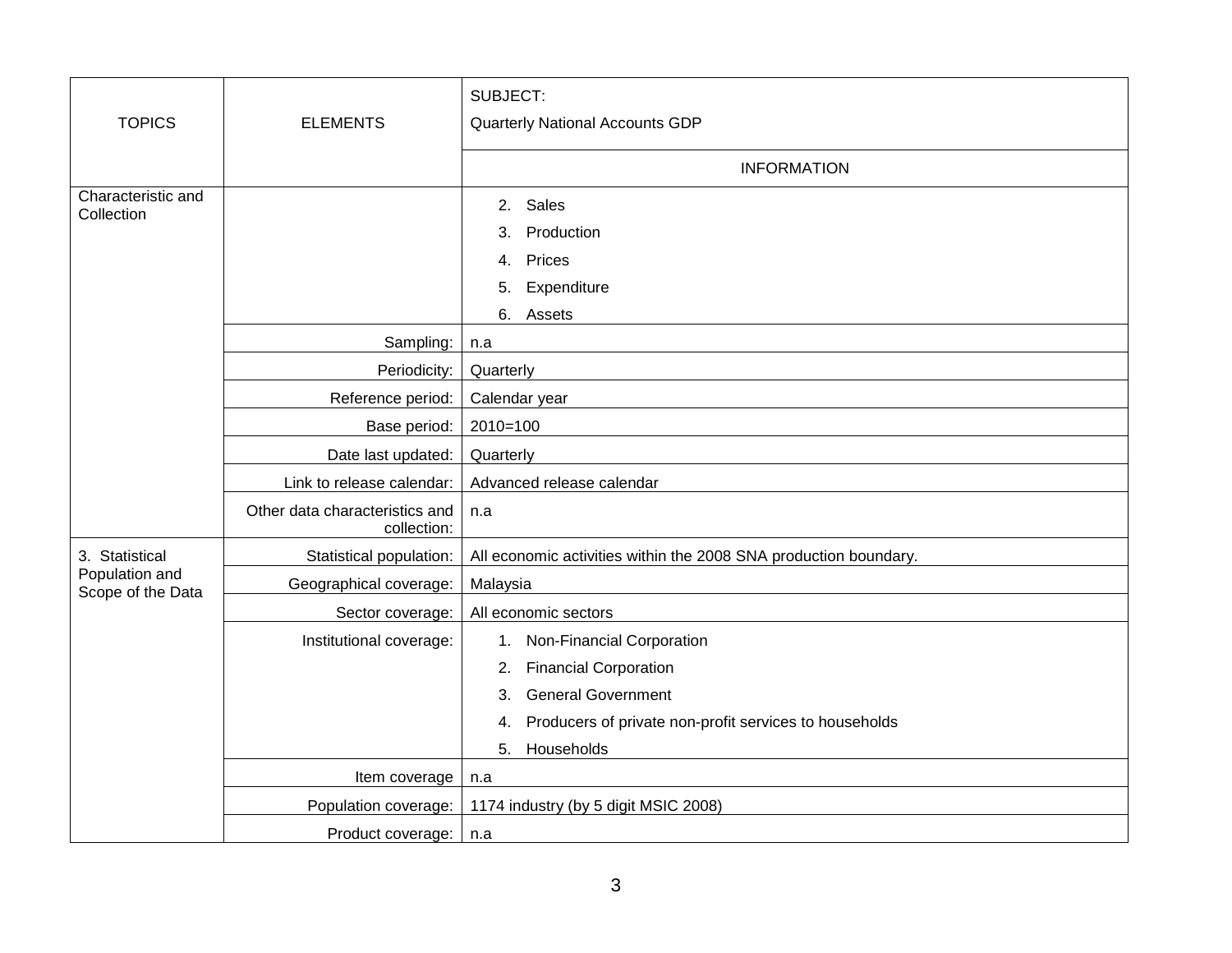| <b>TOPICS</b>                    | <b>ELEMENTS</b>                       | SUBJECT:<br>Quarterly National Accounts GDP                                                                                                                                                                                                                                                                                                          |
|----------------------------------|---------------------------------------|------------------------------------------------------------------------------------------------------------------------------------------------------------------------------------------------------------------------------------------------------------------------------------------------------------------------------------------------------|
|                                  |                                       | <b>INFORMATION</b>                                                                                                                                                                                                                                                                                                                                   |
|                                  | Other coverage:                       | n.a                                                                                                                                                                                                                                                                                                                                                  |
| 4. Statistical                   | Key statistical concepts used:        | System of National Accounts 2008 (2008 SNA)                                                                                                                                                                                                                                                                                                          |
| Concepts and<br>Classifications  | Classifications used:                 | Malaysia Standard Industrial Classification 2008 (MSIC 2008)<br>1.                                                                                                                                                                                                                                                                                   |
| Used                             |                                       | Classification of Individual Consumption by Purpose (COICOP)<br>2.                                                                                                                                                                                                                                                                                   |
|                                  |                                       | Classification of the Functions of Government (COFOG)<br>3.                                                                                                                                                                                                                                                                                          |
|                                  |                                       | Malaysia Classification of product by Activity (MCPA 2009)<br>4.                                                                                                                                                                                                                                                                                     |
|                                  |                                       | Standard International Trade Classification (SITC) Rev. 4<br>5.                                                                                                                                                                                                                                                                                      |
| 6. Statistical                   | Aggregation and consolidation:        | <b>National level</b>                                                                                                                                                                                                                                                                                                                                |
| Computation and<br>Dissemination | Estimation:                           | By economic activity level                                                                                                                                                                                                                                                                                                                           |
|                                  | Imputation:                           | By economic activity level                                                                                                                                                                                                                                                                                                                           |
|                                  | Transformations:                      | 1. Extrapolation for economic activities which do not have complete information on<br>output and input                                                                                                                                                                                                                                               |
|                                  | Validation:                           | n.a                                                                                                                                                                                                                                                                                                                                                  |
|                                  | Index type:                           | n.a                                                                                                                                                                                                                                                                                                                                                  |
|                                  | Weights:                              | n.a                                                                                                                                                                                                                                                                                                                                                  |
|                                  | Seasonal adjustment:                  | Since second quarter 2013                                                                                                                                                                                                                                                                                                                            |
|                                  | Other computation and<br>adjustments: | n.a                                                                                                                                                                                                                                                                                                                                                  |
|                                  | <b>Dissemination formats:</b>         | Printed and free download (online)                                                                                                                                                                                                                                                                                                                   |
| 6. Other Aspects                 | Recommended uses and<br>limitations:  | GDP measures the value generated by all resident units engaged in productive activity before<br>deduction of provisions for the consumption of fixed capital. GDP is equivalent to expenditure<br>on the GDP (in purchasers' price) i.e. the sum of all components of final expenditure on goods<br>and services less imports of goods and services. |
|                                  |                                       | First estimate will be released 7 weeks after the end of the reference quarter. Revised<br>estimates will be produced at the following quarter.                                                                                                                                                                                                      |